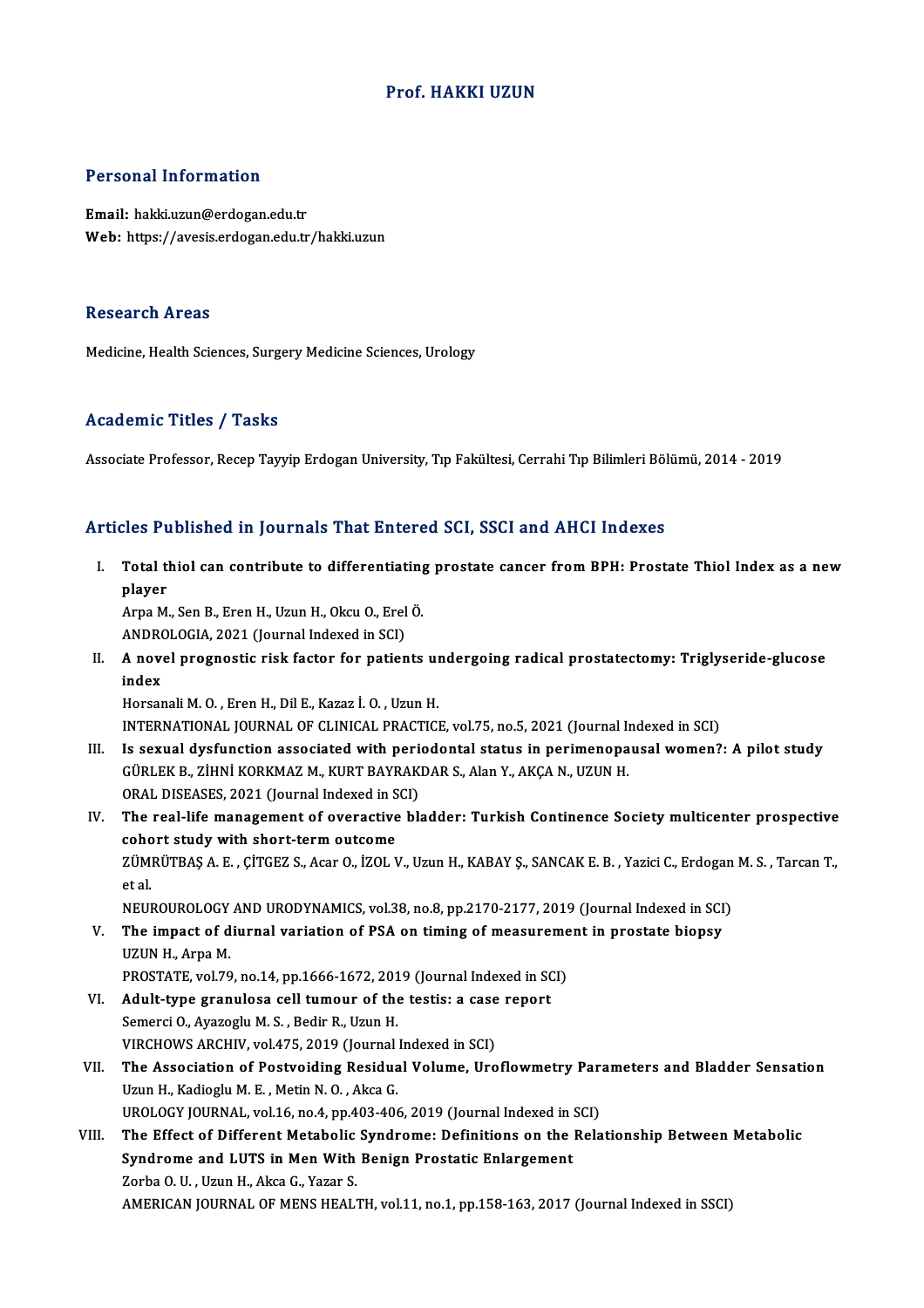| IX.    | Comment on "Relationship between non-alcoholic fatty liver disease and benign prostatic<br>hyperplasia/lower urinary tract symptoms: new insights from an Italian cross-sectional study"<br>Uzun H. |
|--------|-----------------------------------------------------------------------------------------------------------------------------------------------------------------------------------------------------|
|        | WORLD JOURNAL OF UROLOGY, vol.33, no.5, pp.753, 2015 (Journal Indexed in SCI)                                                                                                                       |
| Х.     | Association Between Prostate Volume and Red Cell Distribution Width                                                                                                                                 |
|        | ZORBA O. U., UZUN H., Onem K., Cetinkaya M., Rifaioglu M., Akca N.                                                                                                                                  |
|        | LUTS-LOWER URINARY TRACT SYMPTOMS, vol.6, no.1, pp.52-56, 2014 (Journal Indexed in SCI)                                                                                                             |
| XI.    | Is There a Relation between Reticular Formation and Storage Symptoms in Men                                                                                                                         |
|        | Zorba O. Ü., KIRBAS S., UZUN H., Onem K., Cetinkaya M., Rifaioglu M. M.                                                                                                                             |
|        | LUTS-LOWER URINARY TRACT SYMPTOMS, vol.6, no.1, pp.46-51, 2014 (Journal Indexed in SCI)                                                                                                             |
| XII.   | Inflammatory pseudotumor of the epididymis: a case report and review of the literature.                                                                                                             |
|        | Bedir R., SEHITOGLU I., Uzun H., YURDAKUL C.                                                                                                                                                        |
|        | Turkish journal of urology, vol.39, pp.281-4, 2013 (Journal Indexed in SCI Expanded)<br>Testis sparing surgery in a case of small unilateral testicular cancer.                                     |
| XIII.  | UZUN H., OĞULLAR S., ŞEHITOĞLU İ., Akça G., ZORBA O.                                                                                                                                                |
|        | Turkish journal of urology, vol.39, pp.270-3, 2013 (Journal Indexed in SCI Expanded)                                                                                                                |
| XIV.   | Non-alcoholic fatty liver disease is associated with benign prostate hyperplasia in men and with                                                                                                    |
|        | overactive bladder in women                                                                                                                                                                         |
|        | UZUN H., OGULLAR S., UNAL H., Zorba O. Ü., YAZAR S., Kalkan M.                                                                                                                                      |
|        | SCANDINAVIAN JOURNAL OF UROLOGY, vol.47, no.6, pp.497-502, 2013 (Journal Indexed in SCI)                                                                                                            |
| XV.    | Systemic corticosteroid treatment in Peyronie's disease                                                                                                                                             |
|        | Uzun H.                                                                                                                                                                                             |
|        | MEDICAL HYPOTHESES, vol.81, no.6, pp.1029-1030, 2013 (Journal Indexed in SCI)                                                                                                                       |
| XVI.   | Increased pulse-wave velocity and carotid intima-media thickness in patients with lower urinary                                                                                                     |
|        | tract symptoms                                                                                                                                                                                      |
|        | Uzun H., Cicek Y., KOCAMAN S. A., Durakoglugil M. E., Zorba O. Ü.<br>SCANDINAVIAN JOURNAL OF UROLOGY, vol.47, no.5, pp.393-398, 2013 (Journal Indexed in SCI)                                       |
| XVII.  | Transurethral cystolithotripsy with a ureteroscope under local urethral anaesthesia and                                                                                                             |
|        | sedoanalgesia                                                                                                                                                                                       |
|        | UZUN H., TOMAK Y., Zorba O. Ü., BOSTAN H., Kalkan M.                                                                                                                                                |
| XVIII. | JOURNAL OF THE PAKISTAN MEDICAL ASSOCIATION, vol.63, no.8, pp.961-964, 2013 (Journal Indexed in SCI)<br>Increased bladder wall thickness in diabetic and nondiabetic women with overactive bladder. |
|        | UZUN H., OĞULLAR S., ŞAHİN S. B. , ZORBA O. Ü. , AKÇA G., SÜMER F., URAL Ü. M. , BALIK G.                                                                                                           |
|        | INTERNATIONAL JOURNAL OF UROLOGY, vol.17, pp.67-72, 2013 (Journal Indexed in SCI Expanded)                                                                                                          |
| XIX.   | Increased Bladder Wall Thickness in Diabetic and Nondiabetic Women With Overactive Bladder                                                                                                          |
|        | Uzun H., OGULLAR S., Sahin S. B., Zorba O. Ü., Akca G., SUMER F., Guney U. M., Balik G.                                                                                                             |
|        | INTERNATIONAL NEUROUROLOGY JOURNAL, vol.17, no.2, pp.67-72, 2013 (Journal Indexed in SCI)                                                                                                           |
| XX.    | Overactive Bladder and Pontine Reticular Formation                                                                                                                                                  |
|        | Zorba O. Ü., Kirbas S., Uzun H., Cetinkaya M., Onem K., Rifaioglu M. M.                                                                                                                             |
|        | UROLOGIA INTERNATIONALIS, vol.91, no.4, pp.417-422, 2013 (Journal Indexed in SCI)                                                                                                                   |
| XXI.   | Association of Insulin Resistance with Overactive Bladder in Female Patients                                                                                                                        |
|        | UZUN H., YILMAZ A., Kemik A., Zorba O. Ü., Kalkan M.                                                                                                                                                |
|        | INTERNATIONAL NEUROUROLOGY JOURNAL, vol.16, no.4, pp.181-186, 2012 (Journal Indexed in SCI)                                                                                                         |
| XXII.  | Autonomic Nervous System Dysfunction in Lifelong Premature Ejaculation: Analysis of Heart Rate                                                                                                      |
|        | Variability<br>ZORBA O. U., Cicek Y., UZUN H., CETINKAYA M., ONEM K., RIFAIOGLU M. M.                                                                                                               |
|        | UROLOGY, vol.80, no.6, pp.1283-1286, 2012 (Journal Indexed in SCI)                                                                                                                                  |
| XXIII. | Severity of coronary artery disease and prostate-specific antigen relationship in men                                                                                                               |
|        | ŞATIROĞLU Ö., BOSTAN M., UZUN H., Cetin M., BOZKURT E.                                                                                                                                              |
|        | EUROPEAN REVIEW FOR MEDICAL AND PHARMACOLOGICAL SCIENCES, vol.16, no.15, pp.2078-2081, 2012                                                                                                         |
|        | (Journal Indexed in SCI)                                                                                                                                                                            |
|        |                                                                                                                                                                                                     |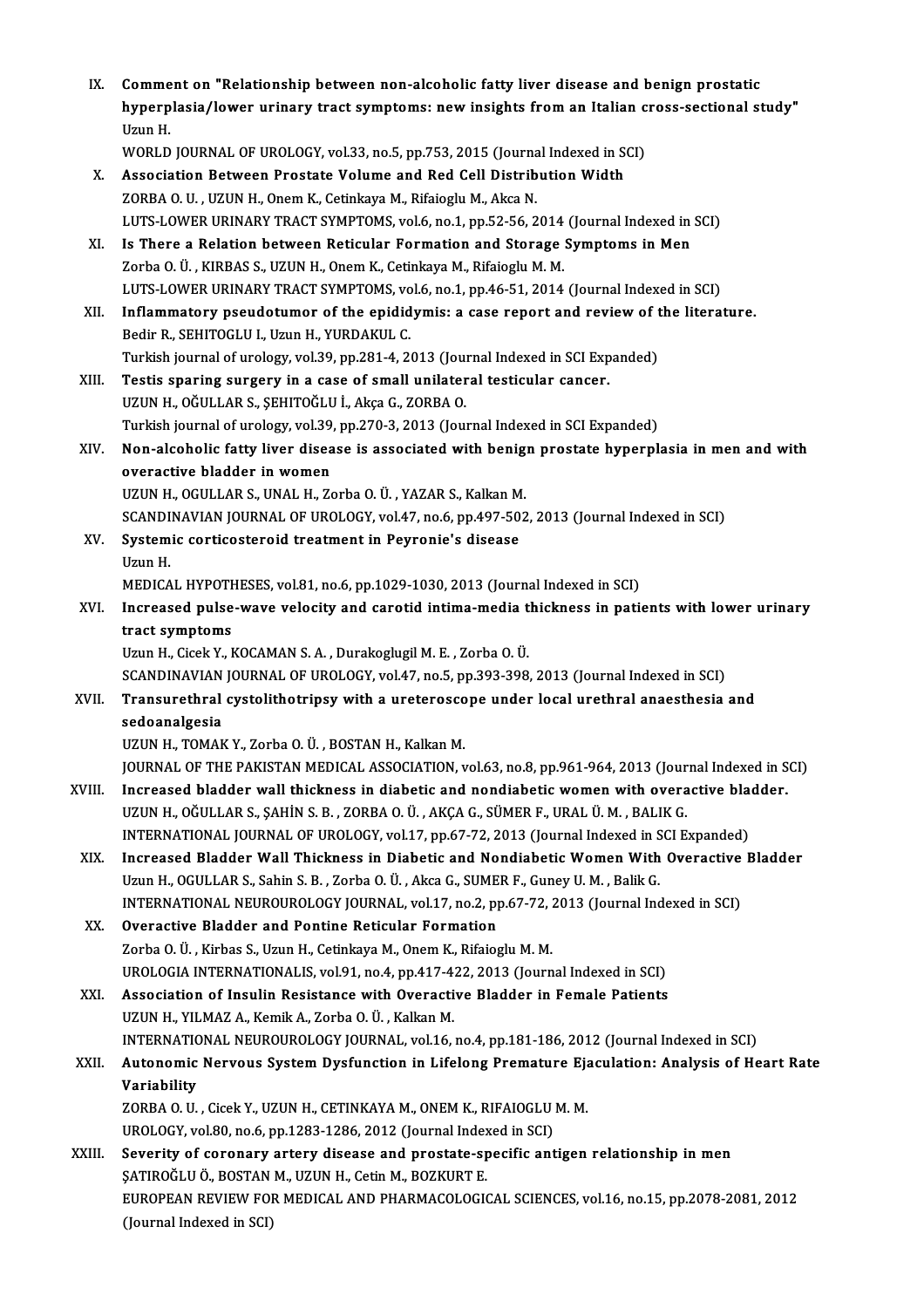- XXIV. Minimal invasive pyeloplasty technique with vertical surgical approach: An alternative to<br>lapareasenis pyeloplasty Minimal invasive pyelopla<br>laparoscopic pyeloplasty<br>Sebin C. Kalkan M. UZUN H Minimal invasive pyelopl:<br>laparoscopic pyeloplasty<br>Sahin C., Kalkan M., UZUN H.<br>KAQUSUING JOUPMAL OF M laparoscopic pyeloplasty<br>Sahin C., Kalkan M., UZUN H.<br>KAOHSIUNG JOURNAL OF MEDICAL SCIENCES, vol.28, no.2, pp.100-104, 2012 (Journal Indexed in SCI)<br>Metabolis Syndnome in Female Petients With Ovenestive Pladder Sahin C., Kalkan M., UZUN H.<br>KAOHSIUNG JOURNAL OF MEDICAL SCIENCES, vol.28, no.2, pp.100-104, 2<br>XXV. Metabolic Syndrome in Female Patients With Overactive Bladder<br>UZUN H. Zorba Q.Ü KAOHSIUNG JOURNA<br>Metabolic Syndron<br>UZUN H., Zorba O. Ü.<br>UPOLOCY vol 79. no Metabolic Syndrome in Female Patients With Overactive<br>UZUN H., Zorba O. Ü.<br>UROLOGY, vol.79, no.1, pp.72-75, 2012 (Journal Indexed in SCI)<br>A spontaneous siant urinomal a sause of abdominal mas UZUN H., Zorba O. Ü.<br>UROLOGY, vol.79, no.1, pp.72-75, 2012 (Journal Indexed in SCI)<br>XXVI. A spontaneous giant urinoma: a cause of abdominal mass.
- UROLOGY, vol.79, no.1, pp.72-75, 2012 (Journal I<br>A spontaneous giant urinoma: a cause of al<br>ALAN C., KALKAN M., Uzun H., ALICI B., TALAT Z. A spontaneous giant urinoma: a cause of abdominal mass.<br>ALAN C., KALKAN M., Uzun H., ALICI B., TALAT Z.<br>Archivos espanoles de urologia, vol.56, pp.1171-3, 2003 (Journal Indexed in SCI Expanded)

### Articles Published in Other Journals

I. Mature Cataracts in Other Journals<br>I. Mature Cataracts in a Young Patient Under Tamoxifen Treatment for Male Infertility: A Case Report<br>ITZUN E OVUTUCU M JIZUN H Mature Cataracts in a Young<br>UZUN F., OKUTUCU M., UZUN H.<br>Clakem Katarakt vel 15, no.1, n Mature Cataracts in a Young Patient Under Tamoxifen Treatment for Male<br>UZUN F., OKUTUCU M., UZUN H.<br>Glokom Katarakt, vol.15, no.1, pp.55-57, 2020 (National Refreed University Journal)<br>High Dose 3D Conformal Redistherany of UZUN F., OKUTUCU M., UZUN H.<br>Glokom Katarakt, vol.15, no.1, pp.55-57, 2020 (National Refreed University Journal)<br>II. High Dose 3D Conformal Radiotherapy of Prostate Cancer Using Spaceoar Gel

- Glokom Katarakt, vol.15, no.1, pp.55-57, 2020 (Nation<br>High Dose 3D Conformal Radiotherapy of Pros<br>RAKICI S., İNECİKLİ M. F. , Ozbek okumus N., UZUN H.<br>International Jaurnal of Scientific and Technological B International Journal of Scientific and Technological Research, vol.5, no.6, pp.55-65, 2019 (Journal Indexed in ESCI) RAKICI S., İNECİKLİ M. F., Ozbek okumus N., UZUN H. International Journal of Scientific and Technological Research, vol.5, no.6, pp.55-65, 2019 (Journal Indexed in<br>ESCI)<br>III. Is the 4.5-F ureteroscope (Ultra-Thin) an alternative in the management of ureteric and renal pelvi
- ESCI)<br>Is the 4.<br>stones?<br>UZUN H Is the 4.5-F ure<br>stones?<br>UZUN H., Akca N.<br>ARAR JOURNAL G stones?<br>UZUN H., Akca N.<br>ARAB JOURNAL OF UROLOGY, vol.16, no.4, pp.429-434, 2018 (Journal Indexed in ESCI)
	-

UZUN H., Akca N.<br>ARAB JOURNAL OF UROLOGY, vol.16, no.4, pp.429-434, 2018 (Journal Indexed in ESCI)<br>IV. Metastasis to The Tunica Vaginalis as an İnitial Manifestation of Occult Hepatoid Type Gastric<br>Cancer: A Case Bonort ARAB JOURNAL OF UROL<br>Metastasis to The Tuni<br>Cancer: A Case Report<br>METIN Y OPHAN METIN Metastasis to The Tunica Vaginalis as an İnitial Manif<br>Cancer: A Case Report<br>METİN Y., ORHAN METİN N., ÖZDEMİR O., UZUN H., BEDİR R.<br>Kefire LMed Ssi val 7, no 2, nn 162,165, 2017 (National Befi Cancer: A Case Report<br>METİN Y., ORHAN METİN N., ÖZDEMİR O., UZUN H., BEDİR R.<br>Kafkas J Med Sci, vol.7, no.2, pp.162-165, 2017 (National Refreed University Journal)

- METIN Y., ORHAN METIN N., ÖZDEMIR O., UZUN I<br>Kafkas J Med Sci, vol.7, no.2, pp.162-165, 2017 (N<br>V. Granular cell tumor of the urinary bladder<br>Pedin P. Vilmar P. Ordemin O. Urun H Kafkas J Med Sci, vol.7, no.2, pp.162-16<br>Granular cell tumor of the urinary<br>Bedir R., Yilmaz R., Ozdemir O., Uzun H.<br>TURKISH JOURNAL OF UROLOGY vol.4 Granular cell tumor of the urinary bladder<br>Bedir R., Yilmaz R., Ozdemir O., Uzun H.<br>TURKISH JOURNAL OF UROLOGY, vol.43, no.3, pp.383-385, 2017 (Journal Indexed in ESCI)<br>Change in Smeking Hebite and Centribution of Bhysisia
- Bedir R., Yilmaz R., Ozdemir O., Uzun H.<br>TURKISH JOURNAL OF UROLOGY, vol.43, no.3, pp.383-385, 2017 (Journal Indexed in ESCI)<br>VI. Change in Smoking Habits and Contribution of Physicians to Smoking Cessation in Patients wit TURKISH JOURNAL OF UROLOGY, vol.43, i<br>Change in Smoking Habits and Contr<br>Nonmuscle-Invasive Bladder Cancer<br>Kalkan M. Hrun H. Turkan S. Sabin G. Fa Change in Smoking Habits and Contribution of Physicians to Smo<br>Nonmuscle-Invasive Bladder Cancer<br>Kalkan M., Uzun H., Turkan S., Sahin C., Fatma F., YENCİLEK F., Koyuncu H.<br>FUROPEAN JOURNAL OF CENERAL MEDICINE vol.12 no.2 n Nonmuscle-Invasive Bladder Cancer<br>Kalkan M., Uzun H., Turkan S., Sahin C., Fatma F., YENCİLEK F., Koyuncu H.<br>EUROPEAN JOURNAL OF GENERAL MEDICINE, vol.12, no.2, pp.101-103, 2015 (Journal Indexed in ESCI)<br>Prestatur müsinär

- Kalkan M., Uzun H., Turkan S., Sahin C., Fa<br>EUROPEAN JOURNAL OF GENERAL MED!<br>VII. Prostatın müsinöz adenokarsinomu<br>PEDIP P. CÜCEP H. UZUN H. SEHİTOČLI EUROPEAN JOURNAL OF GENERAL MEDICII<br>Prostatın müsinöz adenokarsinomu<br>BEDİR R., GÜÇER H., UZUN H., ŞEHİTOĞLU İ.<br>Sekuk Tın Dergisi vel 29, 2012 (Other Befa VII. Prostatın müsinöz adenokarsinomu<br>BEDİR R., GÜÇER H., UZUN H., ŞEHİTOĞLU İ.<br>Selçuk Tıp Dergisi, vol.29, 2013 (Other Refereed National Journals)
- VIII. Nadir görülen bir böbrek tümörü: Müsinöz tübüler ve iğsi hücreli karsinom Selçuk Tıp Dergisi, vol.29, 2013 (Other Refereed<br>Nadir görülen bir böbrek tümörü: Müsinö:<br>ŞEHİTOĞLU İ., BEDİR R., YURDAKUL C., UZUN H.<br>Disle Tıp Dergisi vol.40, no.4, np.655, 659, 2012 Nadir görülen bir böbrek tümörü: Müsinöz tübüler ve iğsi hücreli karsinom<br>ŞEHİTOĞLU İ., BEDİR R., YURDAKUL C., UZUN H.<br>Dicle Tıp Dergisi, vol.40, no.4, pp.655-658, 2013 (National Refreed University Journal)<br>Primer Testis L SEHİTOĞLU İ., BEDİR R., YURDAKUL C., UZUN H.<br>Dicle Tıp Dergisi, vol.40, no.4, pp.655-658, 2013<br>IX. Primer Testis Lenfoması İki Olgu Sunumu<br>PEDİR B. SEHİTOĞLU İ. MÜRTEZAQĞLU A.R. N
	- Dicle Tıp Dergisi, vol.40, no.4, pp.655-658, 2013 (National Refreed Univ<br>Primer Testis Lenfoması İki Olgu Sunumu<br>BEDİR R., ŞEHİTOĞLU İ., MÜRTEZAOĞLU A. R. , YAYTOKGİL M., UZUN H.<br>Journal of Clinical and Analytical Modisine Primer Testis Lenfoması İki Olgu Sunumu<br>BEDİR R., ŞEHİTOĞLU İ., MÜRTEZAOĞLU A. R. , YAYTOKGİL M., UZUN H.<br>Journal of Clinical and Analytical Medicine, vol.1, no.1, 2013 (Other Refereed National Journals)<br>Internal Urethrete BEDİR R., ŞEHİTOĞLU İ., MÜRTEZAOĞLU A. R. , YAYTOKGİL M., UZUN H.<br>Journal of Clinical and Analytical Medicine, vol.1, no.1, 2013 (Other Refereed National Journals)<br>X. Internal Urethrotomy Under Local Urethral Anaesthesi
	- Journal of Clinical and Analytical Medicine, vol.1, no.1,<br>Internal Urethrotomy Under Local Urethral Ana<br>UZUN H., Zorba O. U. , TOMAK Y., Bostan H., Kalkan M.<br>Naphre Urelegy Monthly, vol.40, no.4, np.626,630,30 Internal Urethrotomy Under Local Urethral Anaesthesia Is Feasible With Sedation and<br>UZUN H., Zorba O. U. , TOMAK Y., Bostan H., Kalkan M.<br>Nephro-Urology Monthly, vol.40, no.4, pp.636-639, 2012 (Refereed Journals of Other I UZUN H., Zorba O. U. , TOMAK Y., Bostan H., Kalkan M.<br>Nephro-Urology Monthly, vol.40, no.4, pp.636-639, 2012 (Refereed Journals of Other Institutions)<br>XI. Yetişkin Sıçanlarda Testis Hücreleri ve Kalsinörin Immunopozitifliğ
	- Nephro-Urology Monthly, vol.40, no.4, pp.636-639, 201<br>Yetişkin Sıçanlarda Testis Hücreleri ve Kalsinöri<br>Immunohistokimyasal ve Histopatolojik Çalışma<br>KALEAN V. TÜMEAYA L. POSTAN H. TOEMAE V. ALTI Yetişkin Sıçanlarda Testis Hücreleri ve Kalsinörin Immunopozitifliği ÜzerineKetam<br>Immunohistokimyasal ve Histopatolojik Çalışma<br>KALKAN Y., TÜMKAYA L., BOSTAN H., TOKMAK Y., ALTUNER D., BAŞ O., ZORBA O. Ü. , UZUN H.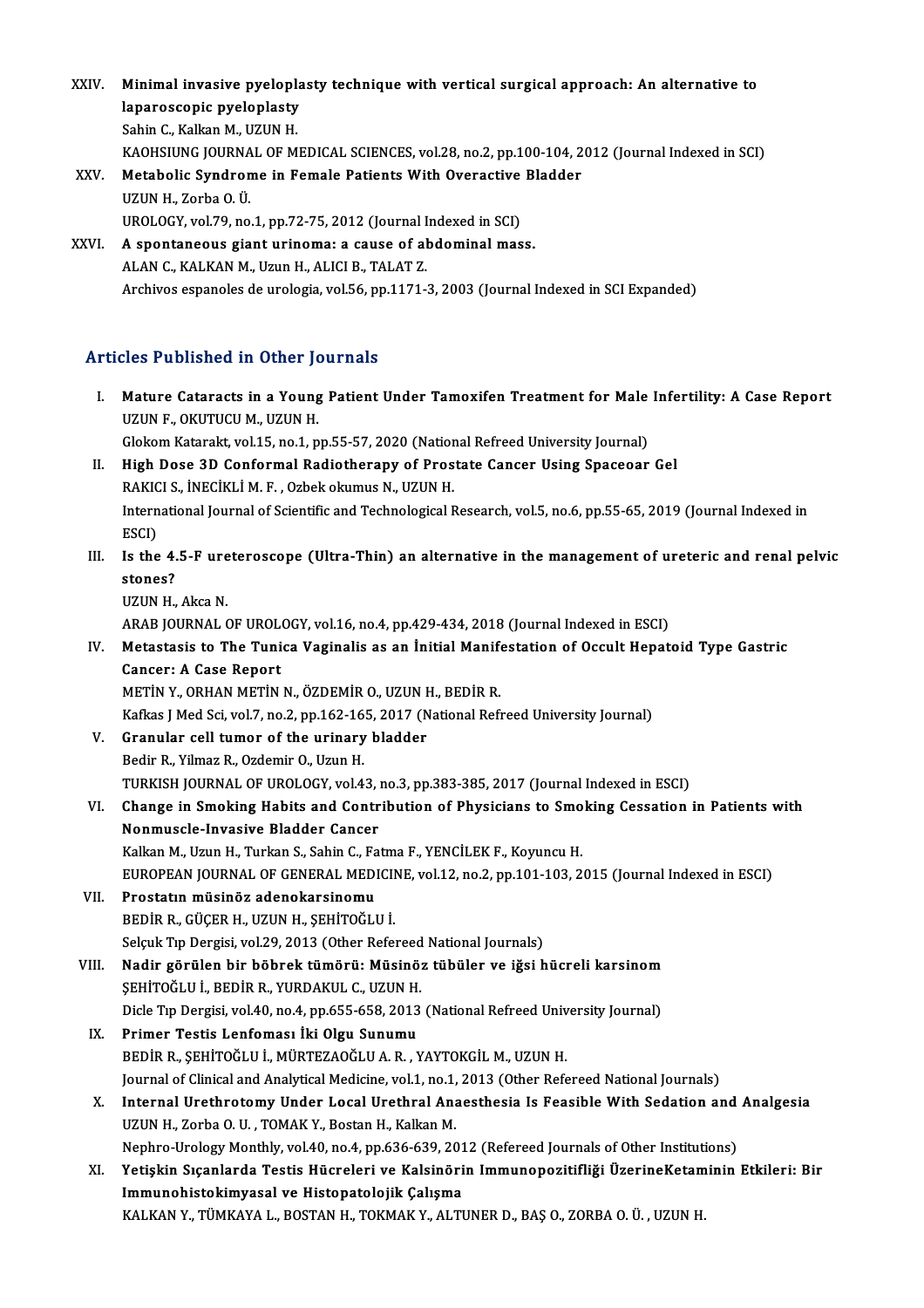Atatürk Üniversitesi Veteriner Bilimleri Dergisi, vol.7, no.1, pp.7-17, 2012 (Other Refereed National Journals)<br>Autonomis Norvous System Belation Between Prostate Enlargement and LUTS

- Atatürk Üniversitesi Veteriner Bilimleri Dergisi, vol.7, no.1, pp.7-17, 2012 (Other Refereed<br>XII. Autonomic Nervous System Relation Between Prostate Enlargement and LUTS<br>ZOPRA Q.Ü. CİCEK V. UZUN H. KIPRAS S. ÖRƏM k. es Atatürk Üniversitesi Veteriner Bilimleri Dergisi, vol.7, no.1, pp.7-1<br>Autonomic Nervous System Relation Between Prostate Er<br>ZORBA O. Ü. , ÇİÇEK Y., UZUN H., KIRBAŞ S., önem k., çetinkaya m.<br>Journal of Clinical and Anakutic Autonomic Nervous System Relation Between Prostate Enlargement and LUTS<br>ZORBA O. Ü. , ÇİÇEK Y., UZUN H., KIRBAŞ S., önem k., çetinkaya m.<br>Journal of Clinical and Analytical Medicine, 2012 (Refereed Journals of Other Instit
- ZORBA O. Ü. , ÇİÇEK Y., UZUN H., KIRBAŞ S., önem k., çetinkaya m.<br>Journal of Clinical and Analytical Medicine, 2012 (Refereed Journals of Other Institutions)<br>XIII. Yetişkin Sıçanlarda Testis Hücreleri ve Kalsinörin Imm Journal of Clinical and Analytical Medicine, 2012 (Refer<br>Yetişkin Sıçanlarda Testis Hücreleri ve Kalsinöri<br>Immunohistokimyasal ve Histopatolojik Çalışma<br>KALKAN V. TÜMKAYA L. BOSTAN H. TOMAK V. ALTU Yetişkin Sıçanlarda Testis Hücreleri ve Kalsinörin Immunopozitifliği Üzerine Keta<br>Immunohistokimyasal ve Histopatolojik Çalışma<br>KALKAN Y., TÜMKAYA L., BOSTAN H., TOMAK Y., ALTUNER D., BAŞ O., ZORBA O. Ü. , Uzun H.<br>Atatürk Immunohistokimyasal ve Histopatolojik Çalışma<br>KALKAN Y., TÜMKAYA L., BOSTAN H., TOMAK Y., ALTUNER D., BAŞ O., ZORBA O. Ü. , Uzun H<br>Atatürk Üniversitesi Vet. Bil. Derg., no.7, pp.7-17, 2012 (Other Refereed National Journals
- Atatürk Üniversitesi Vet. Bil. Derg., no.7, pp.7-17, 2012 (Other Refereed National Journals)<br>XIV. Yetişkin Sıçanlarda Testis Hücreleri ve Kalsinörin Immunopozitifliği Üzerine Ketaminin Etkileri: Bir Atatürk Üniversitesi Vet. Bil. Derg., no.7, pp.7-17, 2012 (Other Refereed National Journals)<br>Yetişkin Sıçanlarda Testis Hücreleri ve Kalsinörin Immunopozitifliği Üzerine Ketaminin Etkileri:<br>Immunohistokimyasal ve Histopato Yetişkin<br>Immuno<br>(2012).<br><sup>KAL KAN</sup> Immunohistokimyasal ve Histopatolojik Çalışma. Atatürk Üniversitesi Vet. Bil. De<br>(2012).<br>KALKAN Y., TÜMKAYA L., BOSTAN H., TOMAK Y., ALTUNER D., Baş O., ZORBA O. U. , Uzun H.<br>ATATÜRK ÜNIVERSİTESI VETERİNER RİLİMLERİ DERÇİS

(2012).<br>KALKAN Y., TÜMKAYA L., BOSTAN H., TOMAK Y., ALTUNER D., Baş O., ZORBA O. U. , Uzun H.<br>ATATÜRK ÜNİVERSİTESİ VETERİNER BİLİMLERİ DERGİSİ, vol.7, no.1, pp.7-17, 2012 (National Refreed University KALKAN<br>ATATÜRI<br>Journal)<br>Is it mar ATATÜRK ÜNİVERSİTESİ VETERİNER BİLİMLERİ DERGİSİ, vol.7, no.1, pp.7-17, 2012 (National Refreed Unive<br>Journal)<br>XV. Is it mandatory to use a guidewire and to collect the stone fragments in lower ureteral calculi?<br>XALKAN M\_UZ

Journal)<br>Is it mandatory to use a guidewire and to<br>KALKAN M., UZUN H., YALÇINKAYA S., SAHIN C.<br>TURKISH JOURNAL OF UROLOCY, vel 27, ne 4, n Is it mandatory to use a guidewire and to collect the stone fragments in lower ureteral c<br>KALKAN M., UZUN H., YALÇINKAYA S., SAHIN C.<br>TURKISH JOURNAL OF UROLOGY, vol.37, no.4, pp.303-306, 2011 (Other Refereed National Jour

- KALKAN M., UZUN H., YALÇINKAYA S., SAHIN C.<br>TURKISH JOURNAL OF UROLOGY, vol.37, no.4, pp.303-306, 2011 (Other Refereed National Journals)<br>XVI. Urethroplasty for the anterior and posterior urethral stenosis: our 14 years of TURKISH JOURNAL OF UROLOGY<br>Urethroplasty for the anterio<br>COŞKUN Ş., KALKAN M., UZUN H.<br>TURKISH JOURNAL OF UROLOGY Urethroplasty for the anterior and posterior urethral stenosis: our 14 years of experien<br>COŞKUN Ş., KALKAN M., UZUN H.<br>TURKISH JOURNAL OF UROLOGY, vol.37, no.2, pp.142-146, 2011 (Other Refereed National Journals)<br>Testiküle COȘKUN Ș., KALKAN M., UZUN H.<br>TURKISH JOURNAL OF UROLOGY, vol.37, no.2, <sub>1</sub><br>XVII. Testiküler Epidermoid Kist Olgu Sunumu<br>CÜCEP H. BAČCLP, UZUN H
- TURKISH JOURNAL OF UROL<br>Testiküler Epidermoid Kis<br>GÜÇER H., BAĞCI P., UZUN H.<br>Evrat Tın Dergisi 2010 (Other Testiküler Epidermoid Kist Olgu Sunumu<br>GÜÇER H., BAĞCI P., UZUN H.<br>Fırat Tıp Dergisi, 2010 (Other Refereed National Journals)<br>MESANENİN İNELAMATILAR RSÖDOTÜMÖRÜ. 2 OLCI

## GÜÇER H., BAĞCI P., UZUN H.<br>Fırat Tıp Dergisi, 2010 (Other Refereed National Journals)<br>XVIII. MESANENİN İNFLAMATUAR PSÖDOTÜMÖRÜ: 2 OLGU SUNUMU VELİTERATÜRÜN GÖZDEN<br>CECIPLI MESİ Fırat Tıp Dergis<br><mark>MESANENİN İ</mark><br>GEÇİRİLMESİ<br>ÖZKAN BAKIR MESANENİN İNFLAMATUAR PSÖDOTÜMÖRÜ: 2<br>GEÇİRİLMESİ<br>ÖZKAN B., KURAL A., UZUN H., DURAK H., YALÇIN V.<br>TURKISH JOURNAL OF UROLOCY YOL?1 no 2, nd 27

GEÇİRİLMESİ<br>ÖZKAN B., KURAL A., UZUN H., DURAK H., YALÇIN V.<br>TURKISH JOURNAL OF UROLOGY, vol.31, no.2, pp.274-277, 2005 (Other Refereed National Journals)

- XIX. ENKRUSTE ÜRETERAL STENTE YAKLAŞIM: BİR OLGU SUNUMU ÖNALB.,ATAUS S.,UZUNH.,KALKANM.,AKAYDINA.,ÖNERA. TURKISH JOURNAL OF UROLOGY, vol.31, no.1, pp.134-137, 2005 (Other Refereed National Journals)
- XX. KAVERNÖZ SİNİR YARALANMASININ KORPUS KAVERNOZUMDANEDEN OLDUĞU DEĞİŞİKLİKLER VE B TURKISH JOURNAL OF UROLOGY, vol.31, no.1, pp.134-137, 2005 (Other Refereed National Journals)<br>KAVERNÖZ SİNİR YARALANMASININ KORPUS KAVERNOZUMDANEDEN OLDUĞU DEĞİŞİKLİKLER VE<br>KOMPLEKS VİTAMİNLERİNİN (B1, B6 VE B12) EREKTİL F KAVERNÖZ Sİ<br>KOMPLEKS V<br>OLAN ETKİSİ KOMPLEKS VİTAMİNLERİNİN (B1, B6 VE B12) EREKTİ<br>OLAN ETKİSİ<br>ALAN C., ÖZKARA H., TUNÇ B., ALTINTAŞ R., ÇİTÇİ Ş., UZUN H.<br>TURKISH JOURNAL OF UROLOGY YRİ 30, R9 4, RR 308,404, 30

OLAN ETKİSİ<br>ALAN C., ÖZKARA H., TUNÇ B., ALTINTAŞ R., ÇİTÇİ Ş., UZUN H.<br>TURKISH JOURNAL OF UROLOGY, vol.30, no.4, pp.398-404, 2004 (Other Refereed National Journals)<br>TESTİKÜLER TORSİYONDA HİRERRARİK OKSİJEN TEDAVİSİNİNETKİ ALAN C., ÖZKARA H., TUNÇ B., ALTINTAŞ R., ÇİTÇİ Ş., UZUN H.<br>TURKISH JOURNAL OF UROLOGY, vol.30, no.4, pp.398-404, 2004 (Other Refereed N<br>XXI. TESTİKÜLER TORSİYONDA HİPERBARİK OKSİJEN TEDAVİSİNİNETKİNLİĞİ

TURKISH JOURNAL OF UROLOGY, vol.30, no.4, pp.398-404, 2004 (O<br>TESTİKÜLER TORSİYONDA HİPERBARİK OKSIJEN TEDAVISIN<br>UZUN H., KALKAN M., BURÇİN T., AKTAŞ Ş., ÇETİNKAYA M., ALICI B.<br>TURKISH JOURNAL OF UROLOGY vol.30, no.3, nn.2 TESTİKÜLER TORSİYONDA HİPERBARİK OKSİJEN TEDAVİSİNİNETKİNLİĞİ<br>UZUN H., KALKAN M., BURÇİN T., AKTAŞ Ş., ÇETİNKAYA M., ALICI B.<br>TURKISH JOURNAL OF UROLOGY, vol.30, no.3, pp.273-278, 2004 (Other Refereed National Journals)<br>Th UZUN H., KALKAN M., BURÇİN T., AKTAŞ Ş., ÇETİNKAYA M., ALICI B.<br>TURKISH JOURNAL OF UROLOGY, vol.30, no.3, pp.273-278, 2004 (Other<br>XXII. The role of Bosniak classification in cystic renal cell carcinoma<br>UZUN H., KALKAN M.,

TURKISH JOURNAL OF UROLOGY, vol.30, no.3, pp.273-278, 2004 (<br>The role of Bosniak classification in cystic renal cell carci<br>UZUN H., KALKAN M., DEMİRKESEN O., ÖNDER A. U. , KURAL A. R.<br>TURKISH JOURNAL OF UROLOGY, vol.39, no The role of Bosniak classification in cystic renal cell carcinoma<br>UZUN H., KALKAN M., DEMİRKESEN O., ÖNDER A. U. , KURAL A. R.<br>TURKISH JOURNAL OF UROLOGY, vol.29, no.3, pp.268-271, 2003 (Other Refereed National Journals)<br>T UZUN H., KALKAN M., DEMIRKESEN O., ÖNDER A. U. , KUR<br>TURKISH JOURNAL OF UROLOGY, vol.29, no.3, pp.268-271<br>XXIII. The efficacy of ESWL for pediatric ureteral stones

- TURKISH JOURNAL OF UROLOGY, vol.29, no.3, pp.268-271, 2003 (Other The efficacy of ESWL for pediatric ureteral stones<br>KALKAN M., ÖNAL B., DEMİRKESEN O., UZUN H., TANSU N., YALÇIN V.<br>TURKISH JOURNAL OF UROLOGY vol.29, no.2, The efficacy of ESWL for pediatric ureteral stones<br>KALKAN M., ÖNAL B., DEMİRKESEN O., UZUN H., TANSU N., YALÇIN V.<br>TURKISH JOURNAL OF UROLOGY, vol.29, no.2, pp.180-184, 2003 (Other Refereed National Journals)<br>The relations
- KALKAN M., ÖNAL B., DEMIRKESEN O., UZUN H., TANSU N., YALÇIN V.<br>TURKISH JOURNAL OF UROLOGY, vol.29, no.2, pp.180-184, 2003 (Other Refereed National Journals)<br>XXIV. The relationship between crystaliuria and sialic acid in h TURKISH JOURNAL OF UROLOGY, vol.29, no.2, pp.180-184, 2003 (Ot<br>The relationship between crystaliuria and sialic acid in hype<br>YENCILEK F., KALKAN M., UZUN H., AKKUŞ K. E. , ÖNER A., SOLOK V.<br>TURKISH JOURNAL OF UROLOCY, vol. The relationship between crystaliuria and sialic acid in hypercalciuric and hyperoxaluric<br>YENCILEK F., KALKAN M., UZUN H., AKKUŞ K. E. , ÖNER A., SOLOK V.<br>TURKISH JOURNAL OF UROLOGY, vol.29, no.2, pp.126-132, 2003 (Other R YENCILEK F., KALKAN M., UZUN H., AKKUŞ K. E. , ÖNER A., SOLOK V.<br>TURKISH JOURNAL OF UROLOGY, vol.29, no.2, pp.126-132, 2003 (Other Refereed National Journals)<br>XXV. The role of cost effectivite prefering ESWL or URS in the
- TURKISH JOURNAL OF UROLOGY, vol.29, no.2, pp.126-132, 2003<br>The role of cost effectivite prefering ESWL or URS in the<br>KALKAN M., UZUN H., ÖNDER A. U. , ÖNAL B., ALAN C., YALÇIN V.<br>TURKISH JOURNAL OF UROLOGY vol.29, no.1, np The role of cost effectivite prefering ESWL or URS in the management of lower ureteral calcul<br>KALKAN M., UZUN H., ÖNDER A. U. , ÖNAL B., ALAN C., YALÇIN V.<br>TURKISH JOURNAL OF UROLOGY, vol.29, no.1, pp.69-71, 2003 (Other Re

XXVI. Von Hippel-Lindau disease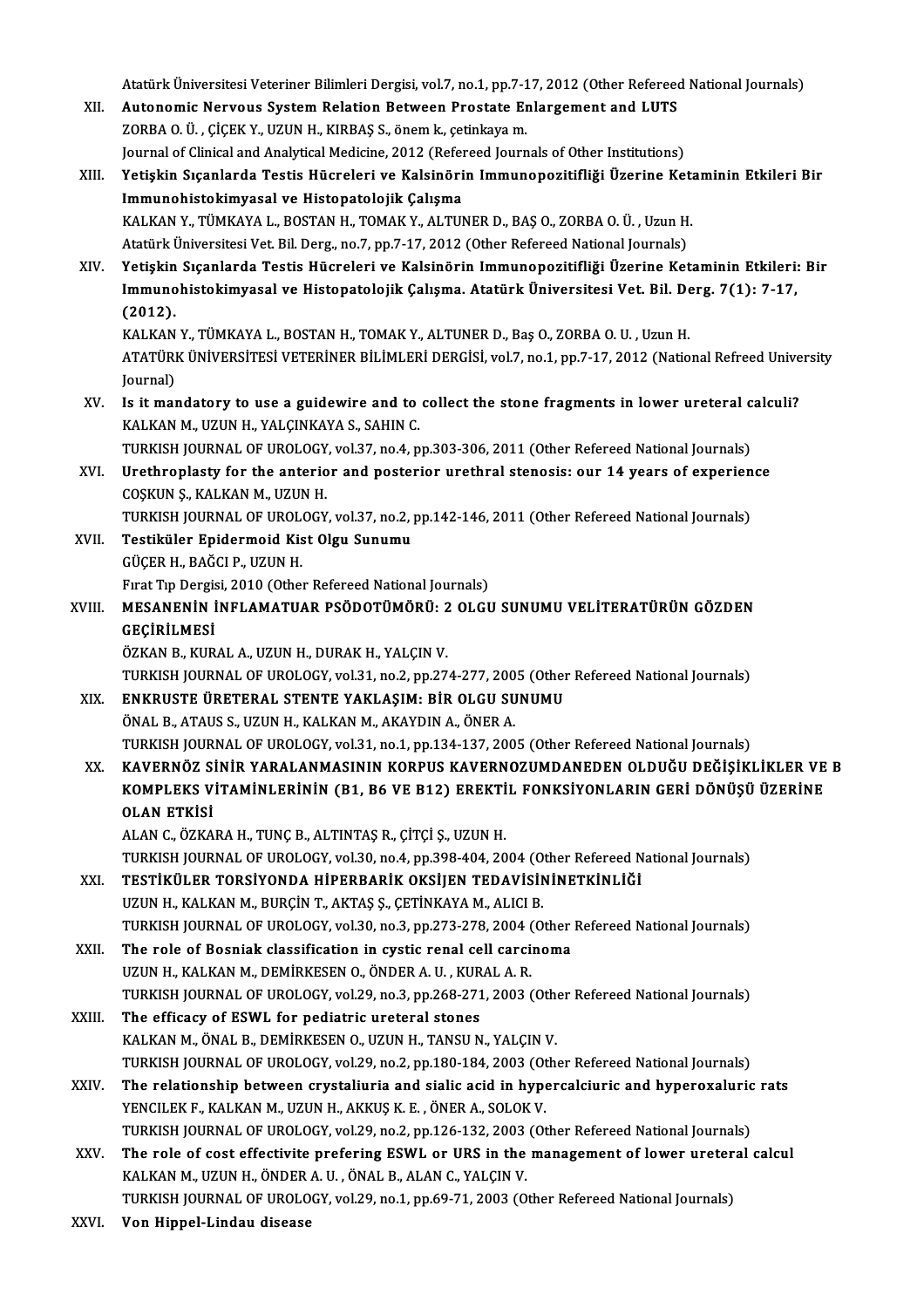UZUN H., KALKAN M., DEMİRKESEN O., KURAL A. R., YALÇIN V. TURKISH JOURNAL OF UROLOGY, vol.29, no.1, pp.35-38, 2003 (Other Refereed National Journals)

# TURKISH JUURNAL OF UROLOGY, VOL29, no.1, pp.35-38, 2003 (Other Refe<br>Refereed Congress / Symposium Publications in Proceedings

| Refereed Congress / Symposium Publications in Proceedings |                                                                                                                                                                         |  |
|-----------------------------------------------------------|-------------------------------------------------------------------------------------------------------------------------------------------------------------------------|--|
| L.                                                        | Androjen Deprivasyon Tedavisi (ADT) alan prostat kanser hastalarında karaciğer yağlanması<br>UZUN H., HÜRSOY N., EREN H., METİN Y., DİL E., YÜKSEL A. O., ÖZSAĞIR Y. Ö. |  |
|                                                           | 10. Online Avrasya Üroonkoloji Kongresi, 27 - 28 June 2020, pp.116-118                                                                                                  |  |
| Н.                                                        | ÜRETRANIN PRİMER TRANSİZYONEL HÜCRELİ KARSİNOMU: NADİR BİR VAKA                                                                                                         |  |
|                                                           | ÖZSAĞIR Y. Ö., UZUN H., YÜKSEL A. O., SÖNMEZ B., ÖZSAĞIR E.                                                                                                             |  |
|                                                           | 14. ÜROONKOLOJİ KONGRESİ, Antalya, Turkey, 6 - 10 November 2019, pp 539                                                                                                 |  |
| III.                                                      | Retrograd ejakülasyon tanısında yeni bir yöntem: Suprapubik aspirasyon                                                                                                  |  |
|                                                           | UZUN H., AKÇA N., HÜNER M., SÖNMEZ B., YÜKSEL A. O., ÖZSAĞIR Y. Ö.                                                                                                      |  |
|                                                           | Ulusal Androloji Kongresi, Muğla, Turkey, 18 - 21 April 2019                                                                                                            |  |
| IV.                                                       | Aşırı Aktif Mesane olgularında serum C-reaktif proteinin önemi                                                                                                          |  |
|                                                           | UZUN H., GÜRLEK B., ÇOLAK S., UYAN DÜZ D.<br>İstanbul Üniversitesi 8. Kadın Doğum Günleri, İstanbul, Turkey, 6 - 09 December 2018                                       |  |
| V.                                                        | Aşırı aktif mesane tanısı alan kadın hastalarda nötrofil/lenfosit oranı                                                                                                 |  |
|                                                           | EREN H., UZUN H., GÜRLEK B., ÇOLAK S.                                                                                                                                   |  |
|                                                           | 27. ulusal üroloji kongresi, Lefkoşa, Cyprus (Kktc), 26 - 29 October 2018, vol.1, no.1, pp.10                                                                           |  |
| VI.                                                       | Aşırı aktif mesane tanısı alan kadın hastalarda nötrofil/lenfosit oranı                                                                                                 |  |
|                                                           | Eren H., Uzun H., GÜRLEK B., Çolak S.                                                                                                                                   |  |
|                                                           | 27. ulusal üroloji kongresi, Lefkoşa, Cyprus (Kktc), 26 - 29 October 2018, vol.1, no.1, pp.10                                                                           |  |
| VII.                                                      | Aşırı aktif mesane tanısı alan kadın hastalarda nötrofil/lenfosit oranı                                                                                                 |  |
|                                                           | EREN H., UZUN H., GÜRLEK B., ÇOLAK S.                                                                                                                                   |  |
|                                                           | 27. ulusal üroloji kongresi, Lefkoşa, Cyprus (Kktc), 26 - 29 October 2018, vol.1, no.1, pp.10                                                                           |  |
| VIII.                                                     | Atherogenic risk factors in female patients with overactive bladder                                                                                                     |  |
|                                                           | UZUN H., ÇOLAK S., GÜRLEK B.                                                                                                                                            |  |
|                                                           | 6. Uluslararası Ürojinekoloji kongresi, İstanbul, Turkey, 6 - 09 September 2018                                                                                         |  |
| IX.                                                       | Atherogenic Risk Factors In Female Patients with Overactive Bladder                                                                                                     |  |
|                                                           | Uzun H., Çolak S., GÜRLEK B.                                                                                                                                            |  |
|                                                           | 6. Uluslararası Ürojinekoloji Kongresi, İstanbul, Turkey, 6 - 09 September 2018, pp.0-29                                                                                |  |
| Х.                                                        | Glans peniste nadir bir lezyon: Masson Hemanjiom                                                                                                                        |  |
|                                                           | SEMERCÍ O. BEDIR R. YILMAZ r. UZUN H.                                                                                                                                   |  |
|                                                           | 27. ulusal patoloji kongresi, Turkey, 15 - 18 November 2017                                                                                                             |  |
| XI.                                                       | RADİKAL PROSTATEKTOMİLİ HASTALARDA PREOPERATİF TRİGLİSERİD-GLUKOZ İNDEKSININ                                                                                            |  |
|                                                           | PATOLOJİK SONUÇLAR VE SAĞKALIM İLE İLİŞKİSİ                                                                                                                             |  |
|                                                           | Horsanalı M. O., EREN H., DİL E., UZUN H.                                                                                                                               |  |
|                                                           | 13. Üroonkoloji Kongresi, Antalya, Turkey, 9 - 12 November 2017, pp.47                                                                                                  |  |
| XII.                                                      | RADİKAL PROSTATEKTOMİLİ HASTALARDA PREOPERATİF TRİGLİSERİD-GLUKOZ İNDEKSININ                                                                                            |  |
|                                                           | PATOLOJİK SONUÇLAR VE SAĞKALIM İLE İLİŞKİSİ                                                                                                                             |  |
|                                                           | Horsanalı M. O., EREN H., DİL E., UZUN H.                                                                                                                               |  |
|                                                           | 13. Üroonkoloji Kongresi, Antalya, Turkey, 9 - 12 November 2017, pp.47<br>RADİKAL PROSTATEKTOMİLİ HASTALARDA PREOPERATİF TRİGLİSERİD-GLUKOZİNDEKSİNİN                   |  |
| XIII.                                                     |                                                                                                                                                                         |  |
|                                                           | PATOLOJİK SONUÇLAR VE SAĞKALIM İLE İLİŞKİSİ                                                                                                                             |  |
|                                                           | Horsanalı M. O., Eren H., Dil E., Kazaz İ. O., Uzun H.                                                                                                                  |  |
| XIV.                                                      | 13. Üroonkoloji Kongresi, Antalya, Turkey, 8 - 12 November 2017, pp.18<br>NADİR BİR MESANE TÜMÖRÜ: İNGUİNAL KANALA HERNİ OLAN MESANE DOKUSU İÇİNDE                      |  |
|                                                           | ÜROTELYAL KARSİNOM OLUŞUMU                                                                                                                                              |  |
|                                                           | HORSANALI M. O., EREN H., Dil E., UZUN H.                                                                                                                               |  |
|                                                           |                                                                                                                                                                         |  |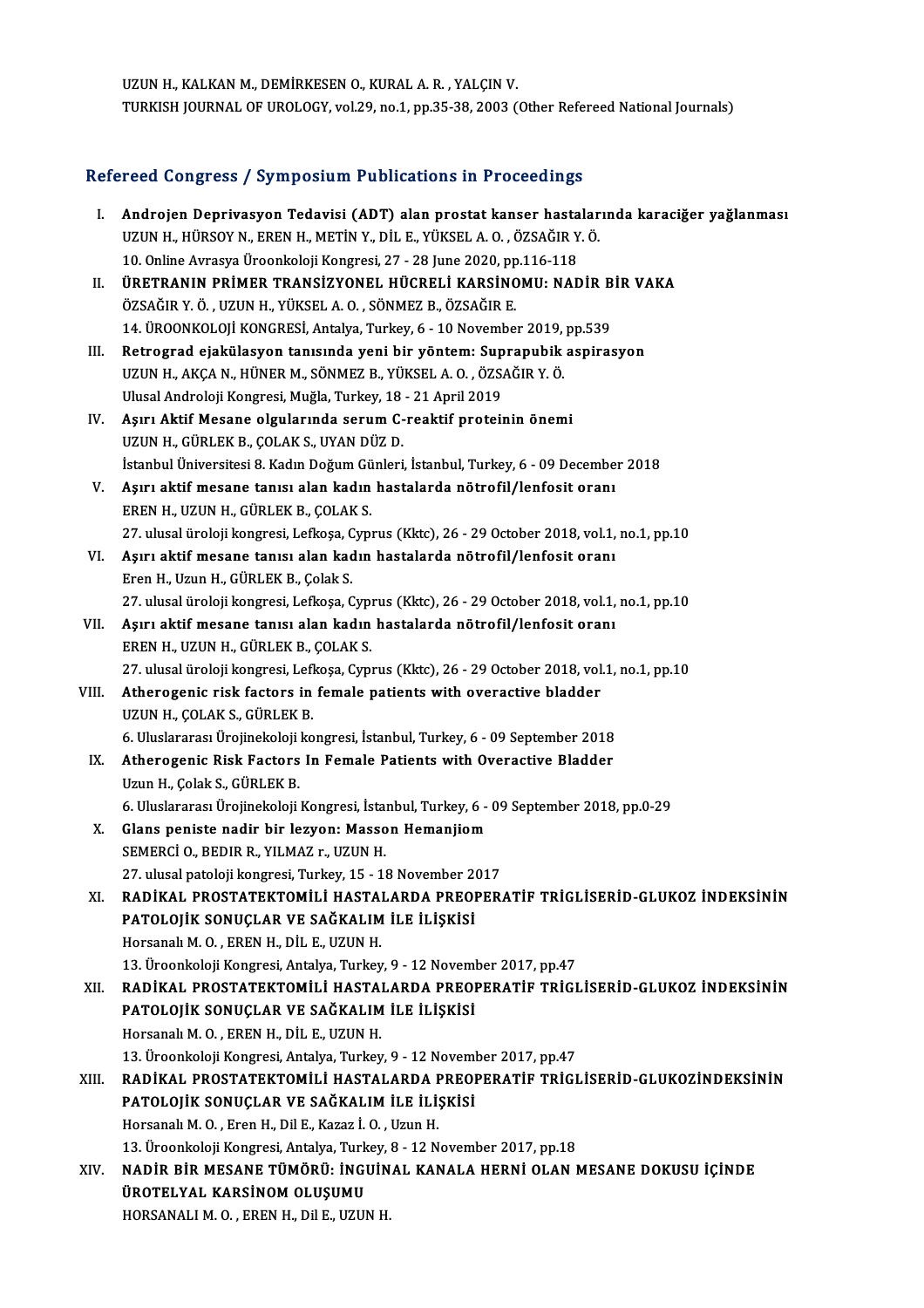|        | 13. Üroonkoloji Kongresi, Antalya, Turkey, 8 - 12 November 2017, pp.87                           |
|--------|--------------------------------------------------------------------------------------------------|
| XV.    | NADİR BİR MESANE TÜMÖRÜ: İNGUİNAL KANALA HERNİ OLAN MESANE DOKUSU İÇİNDE                         |
|        | ÜROTELYAL KARSİNOM OLUŞUMU                                                                       |
|        | HORSANALI M. O., EREN H., DİL E., UZUN H.                                                        |
|        | 13. Üroonkoloji Kongresi, Antalya, Turkey, 8 - 12 November 2017, pp.46                           |
| XVI.   | NADİR BİR MESANE TÜMÖRÜ: İNGUİNAL KANALA HERNİ OLAN MESANE DOKUSU İÇİNDE                         |
|        | ÜROTELYAL KARSİNOM OLUŞUMU                                                                       |
|        | HORSANALI M. O., EREN H., DİL E., UZUN H.                                                        |
|        | 13. Üroonkoloji Kongresi, Antalya, Turkey, 8 - 12 November 2017, pp.46                           |
| XVII.  | THIOL/DISULPHIDE HOMEOSTASIS IN PROSTATE CANCER PATIENTS                                         |
|        | ARPA M., YAPRAK E., EREN H., UZUN H., Neşelioğlu S., EREL Ö.                                     |
|        | INTERNATIONAL BIOCHEMICALCONGRESS201728thNational BiochemistryCongress, Erzurum, Turkey, 19 - 23 |
|        | September 2017, vol 42, pp.83                                                                    |
| XVIII. | Prostat Kanseri Hastalarında Tiyol/Düsülfid Dengesi                                              |
|        | ARPA M., YAPRAK E., EREN H., UZUN H., Neșelioğlu S., EREL Ö.                                     |
|        | INTERNATIONAL BIOCHEMICAL CONGRESS 2017, Erzurum, Turkey, 19 - 23 September 2017                 |
| XIX.   | Prostat Kanseri Hastalarında Tiyol/Düsülfid Dengesi                                              |
|        | ARPA M., YAPRAK E., EREN H., UZUN H., Neșelioğlu S., EREL Ö.                                     |
|        | INTERNATIONAL BIOCHEMICAL CONGRESS 2017, Erzurum, Turkey, 19 - 23 September 2017                 |
| XX.    | Relationship of prevoiding bladder volume with postvoiding residual volume and uroflowmetry in   |
|        | male patients with benign prostate hyperplasia                                                   |
|        | UZUN H., KADIOĞLU M. E., ORHAN METİN N., AKCA G.                                                 |
|        | ICS 2017, 12 - 15 September 2017                                                                 |
| XXI.   | Y CHROMOSOME MICRODELTIONS IN 102 CASES: IS THE INCIDENCE OF ACQUIRED NON-                       |
|        | <b>OBSTRUCTIVE AZOOSPERMIA INCREASING?</b>                                                       |
|        | UZUN H., SEVİM NALKIRAN H., AKÇA N., EREN H., NALKIRAN İ., SAYDAM F., GÜZEL A. İ.                |
|        | ESAU Meeting Bodrum Turkey, Muğla, Turkey, 21 May 2017, pp.84                                    |
| XXII.  | Y CHROMOSOME MICRODELTIONS IN 102 CASES: IS THE INCIDENCE OF ACQUIRED NON-                       |
|        | <b>OBSTRUCTIVE AZOOSPERMIA INCREASING?</b>                                                       |
|        | UZUN H., SEVİM NALKIRAN H., AKÇA N., EREN H., NALKIRAN İ., SAYDAM F., GÜZEL A. İ.                |
|        | ESAU Meeting Bodrum Turkey, Muğla, Turkey, 21 May 2017, pp.84                                    |
| XXIII. | Y CHROMOSOME MICRODELTIONS IN 102 CASES: IS THE INCIDENCE OF ACQUIRED NON-                       |
|        | <b>OBSTRUCTIVE AZOOSPERMIA INCREASING?</b>                                                       |
|        | UZUN H., SEVİM NALKIRAN H., AKÇA N., EREN H., NALKIRAN İ., SAYDAM F., GÜZEL A. İ.                |
|        | ESAU Meeting Bodrum Turkey, Muğla, Turkey, 21 May 2017, pp.84                                    |
| XXIV.  | Y CHROMOSOME MICRODELTIONS IN 102 CASES: IS THE INCIDENCE OF ACQUIRED NON-                       |
|        | OBSTRUCTIVE AZOOSPERMIA INCREASING?                                                              |
|        | UZUN H., SEVİM NALKIRAN H., AKÇA N., EREN H., NALKIRAN İ., SAYDAM F., GÜZEL A. İ.                |
|        | ESAU Meeting Bodrum Turkey, Muğla, Turkey, 21 May 2017, pp.84                                    |
| XXV.   | Y CHROMOSOME MICRODELTIONS IN 102 CASES: IS THE INCIDENCE OF ACQUIRED NON-                       |
|        | OBSTRUCTIVE AZOOSPERMIA INCREASING?                                                              |
|        | UZUN H., SEVİM NALKIRAN H., AKÇA N., EREN H., NALKIRAN İ., SAYDAM F., GÜZEL A. İ.                |
|        | ESAU Meeting Bodrum Turkey, Muğla, Turkey, 21 May 2017, pp.84                                    |
| XXVI.  | Y CHROMOSOME MICRODELTIONS IN 102 CASES: IS THE INCIDENCE OF ACQUIRED NON-                       |
|        | OBSTRUCTIVE AZOOSPERMIA INCREASING?                                                              |
|        | UZUN H., NALKIRAN H. S., AKÇA N., EREN H., NALKIRAN İ., SAYDAM F., GÜZEL A. İ.                   |
|        | ESAU Meeting Bodrum Turkey, 21 May 2017                                                          |
| XXVII. | Y CHROMOSOME MICRODELTIONS IN 102 CASES: IS THE INCIDENCE OF ACQUIRED NON-                       |
|        | <b>OBSTRUCTIVE AZOOSPERMIA INCREASING?</b>                                                       |
|        | UZUN H., SEVİM NALKIRAN H., AKÇA N., EREN H., NALKIRAN İ., SAYDAM F., GÜZEL A. İ.                |
|        | ESAU Meeting Bodrum Turkey, Muğla, Turkey, 21 May 2017, pp.84                                    |
|        |                                                                                                  |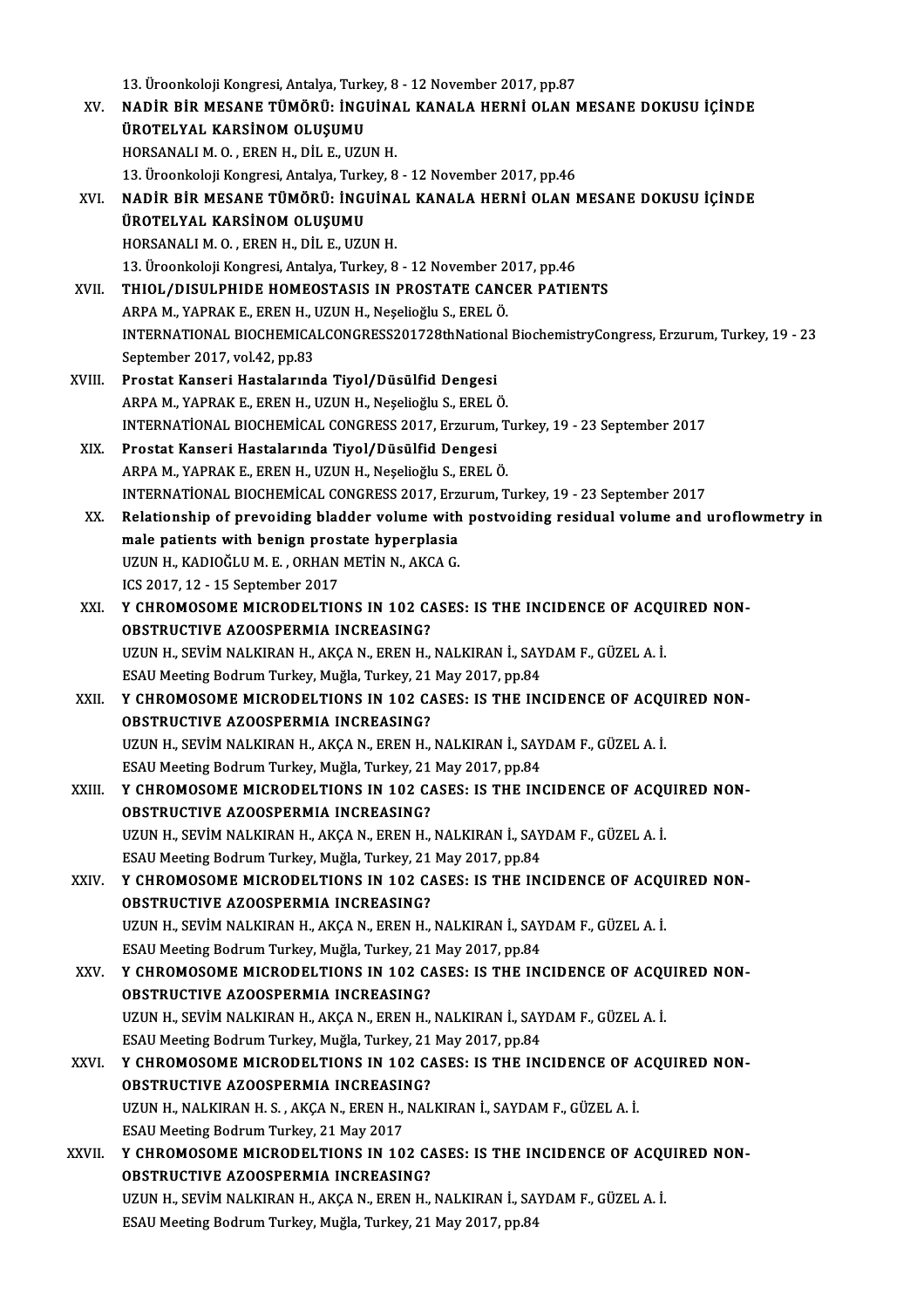| XXVIII.      | Prostat Karsinomlu Hastalarda Radyoterapiye Bağlı Yan Etkileri Azaltan Girişimsel Radyolojik                                        |
|--------------|-------------------------------------------------------------------------------------------------------------------------------------|
|              | Yöntem: Hidrojel Enjeksiyonu.                                                                                                       |
|              | İNECİKLİ M. F., RAKICI S., BEYAZAL M., UZUN H., METİN Y.                                                                            |
|              | 12. GİRŞİMSEL RADYOLOJİ YILLIK TOPLANTISI, Antalya, Turkey, 9 - 12 March 2017                                                       |
| XXIX.        | Prostat Karsinomlu Hastalarda Radyoterapiye Bağlı Yan Etkileri Azaltan Girişimsel Radyolojik                                        |
|              | Yöntem: Hidrojel Enjeksiyonu.                                                                                                       |
|              | İNECİKLİ M. F., RAKICI S., BEYAZAL M., UZUN H., METİN Y.                                                                            |
|              | 12. GİRŞİMSEL RADYOLOJİ YILLIK TOPLANTISI, Antalya, Turkey, 9 - 12 March 2017, pp.12                                                |
| XXX.         | Prostat Karsinomlu Hastalarda Radyoterapiye Bağlı Yan Etkileri Azaltan Girişimsel Radyolojik                                        |
|              | Yöntem: Hidrojel Enjeksiyonu.                                                                                                       |
|              | İNECİKLİ M. F., RAKICI S., BEYAZAL M., UZUN H., METİN Y.                                                                            |
|              | 12. GİRŞİMSEL RADYOLOJİ YILLIK TOPLANTISI, Antalya, Turkey, 9 - 12 March 2017, pp.12                                                |
| XXXI.        | Uterusun malign görünümlü bening tümörü Kotiledonoid dissecting leiomyom olgu sunumu                                                |
|              | METE URAL Ü., UZUN H., GÜRLEK B., BAYOĞLU TEKİN Y.                                                                                  |
|              | 14. Ulusal Jinekoloji ve Obstetrik Kongresi, Antalya, Turkey, 5 - 09 October 2016                                                   |
| XXXII.       | Mesaneden Geçen Sütürlerin Çıkartılmasında Alternatif Bir Teknik: Olgu Sunumu<br>METE URAL Ü., UZUN H., GÜRLEK B., BAYOĞLU TEKİN Y. |
|              | 14. ULUSAL JİNEKOLOJİ ve OBSTETRİK KONGRESİ, Antalya, Turkey, 5 - 09 October 2016, pp.1                                             |
| XXXIII.      | Mesaneden geçen sütürlerin çıkartılmasında alternatif bir teknik: Olgu sunumu                                                       |
|              | Uzun H., Bayoğlu Tekin Y., GÜRLEK B., Mete Ural Ü.                                                                                  |
|              | 14. Ulusal Jinekoloji ve Obstetrik Kongresi, Antalya, Turkey, 5 - 09 October 2016, pp.143                                           |
| XXXIV.       | Prostat Kanserinde Prostat SpaceOAR Jel Enjekte Edilerek Yüksek Doz Radyoterapi                                                     |
|              | RAKICI S., İNECİKLİ M. F., OKUMUŞ N. Ö., UZUN H., ZORBA O. Ü., ÇINAR Y., YAZICI U., KOCA G., MORCALI H.,                            |
|              | SÜNNETÇİ N., et al.                                                                                                                 |
|              | 21. Ulusal Kanser KOngresi, Antalya, Turkey, 22 - 26 April 2015, pp.92                                                              |
| <b>XXXV</b>  | Prostat Kanserinde Prostat Spaceoar Jel Enjekte Edilerek Yüksek Doz Radyoterapi.                                                    |
|              | RAKICI S., İNECİKLİ M. F., Okumus N. O., UZUN H., ZORBA O. Ü.                                                                       |
|              | Ulusal kanser kongresi, Antalya, Turkey, 22 - 26 April 2015, pp.92                                                                  |
| <b>XXXVI</b> | Prostat Kanserinde Prostat SpaceOAR Jel Enjekte Edilerek Yüksek Doz Radyoterapi                                                     |
|              | İNECİKLİ M. F., OKUMUŞ N. Ö., UZUN H., ZORBA O. Ü., ÇINAR Y., YAZICI U., KOCA G., MORCALI H., SÜNNETÇİ N.,                          |
|              | TUFAN G                                                                                                                             |
|              | 21. Ulusal Kanser KOngresi, Antalya, Turkey, 22 - 26 April 2015, pp.92                                                              |
| XXXVII.      | Renal Kapsüler Leiomyom                                                                                                             |
|              | BEDİR R., BAĞCI P., GÜÇER H., ŞEHİTOĞLU İ., UZUN H.                                                                                 |
|              | 22. Ulusal Patoloji Kongresi, Turkey, 7 - 11 November 2012                                                                          |
| XXXVIII.     | Prostatın Müsinöz Adenokarsinomu Olgu Sunumu                                                                                        |
|              | BEDİR R., GÜÇER H., UZUN H., ŞEHİTOĞLU İ.                                                                                           |
|              | 22. Ulusal Patoloji Kongresi, Turkey, 7 - 11 November 2012                                                                          |
| <b>XXXIX</b> | Testiküler Epidermoid Kist Olgu Sunumu                                                                                              |
|              | GÜÇER H., BAĞCI P., UZUN H.                                                                                                         |
|              | 20. Ulusal Patoloji Kongresi, Turkey, 29 September - 03 October 2010                                                                |
| XL.          | Mesanenin Sarkomatoid Karsinomu Olgu Sunumu                                                                                         |
|              | BEDİR R., GÜÇER H., BAĞCI P., UZUN H.                                                                                               |
|              | 20. Ulusal Patoloji Kongresi, Turkey, 29 September - 03 October 2010                                                                |
| XLI.         | NADİR BİR MESANE TÜMÖRÜ: İNGUİNAL KANALA HERNİ OLAN MESANE DOKUSU İÇİNDE                                                            |
|              | ÜROTELYALKARSİNOM OLUŞUMU                                                                                                           |
|              | Horsanalı M. O., EREN H., DİL E., UZUN H.                                                                                           |
|              | 13. Üroonkoloji Kongresi, Turkey, 08 December 2017 - 12 November 1917                                                               |